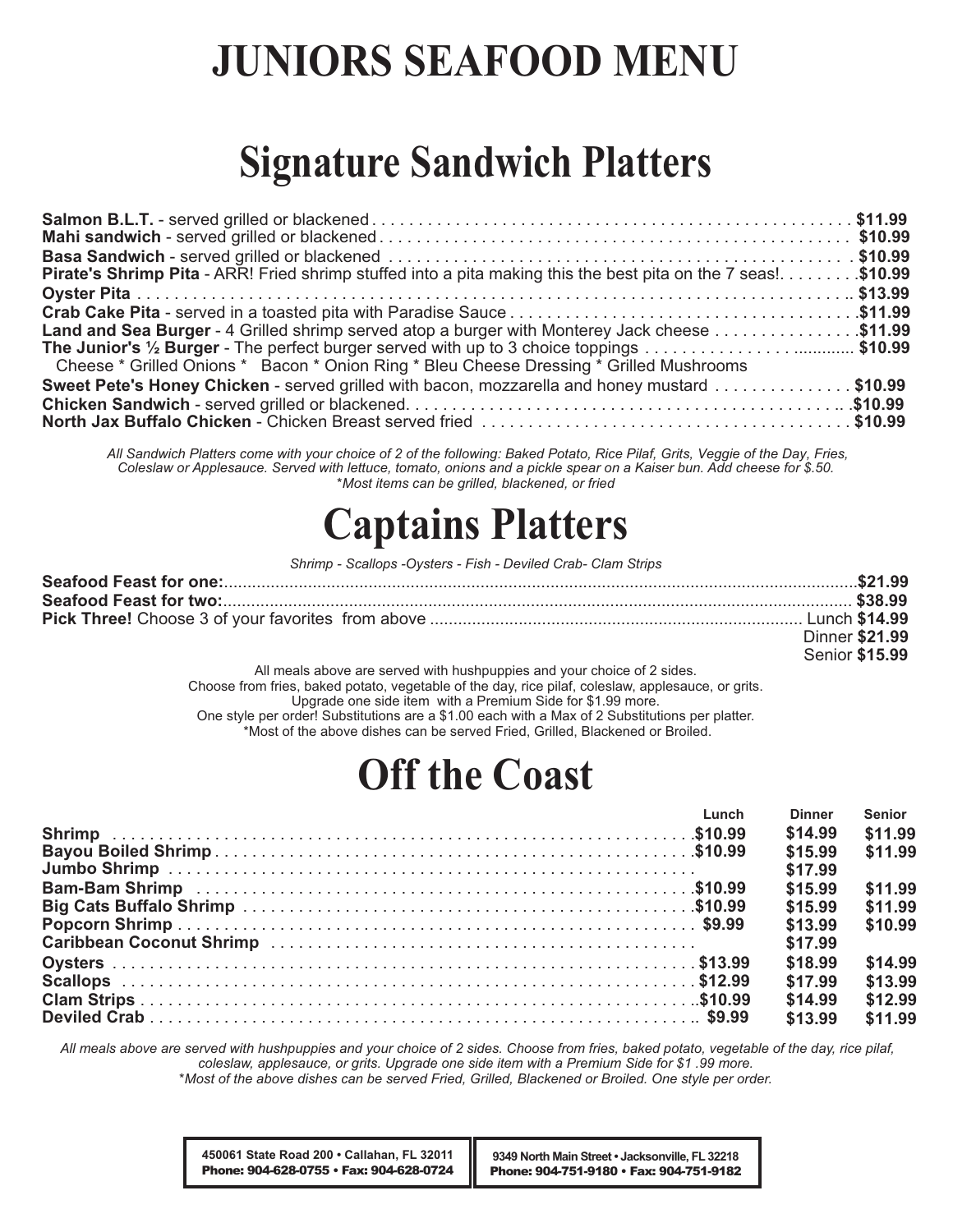# **Land Ahoy**

| Lunch | Dinner Senior   |  |
|-------|-----------------|--|
|       | \$19.99         |  |
|       | \$19.99         |  |
|       | \$12.99 \$9.99  |  |
|       | \$14.99 \$11.99 |  |
|       | \$14.99 \$12.99 |  |
|       | \$16.99 \$14.99 |  |
|       |                 |  |

*All meals above are served with hushpuppies and your choice of 2 sides. Choose from fries baked potato, vegetable of the day, rice pilaf, coleslaw, applesauce, or grits Upgrade one side item with a Premium Side for \$1.99 more. .*

# **Fisherman's Favorite**

| Lunch | Dinner Senior       |  |
|-------|---------------------|--|
|       | \$15.99 \$12.99     |  |
|       | \$16.99 \$12.99     |  |
|       | \$14.99 \$12.99     |  |
|       | \$14.99 \$12.99     |  |
|       | \$15.99 \$12.99     |  |
|       | \$16.99 \$13.99     |  |
|       | \$15.99 \$13.99     |  |
|       | \$15.99 \$14.99     |  |
|       | <b>MARKET PRICE</b> |  |

*All meals above are served with hushpuppies and your choice of 2 sides. Choose from fries, baked potato, vegetable of the day, rice pilaf, coleslaw, applesauce, or grits. Upgrade one side dish with a Premium Side for \$1 .99 more.*

*\*Most of the above dishes can be served Fried, Grilled, Blackened or Broiled. One style per order!*

## **Combos from the Sea**

|                                                                                | Lunch   |         | Dinner Senior |
|--------------------------------------------------------------------------------|---------|---------|---------------|
| <b>Perfect Two:</b> choose 2 of your Favorites! Whiting, Shrimp, Deviled Crab, |         |         |               |
|                                                                                |         | \$17.99 | \$14.99       |
|                                                                                |         | \$17.99 | \$13.99       |
|                                                                                |         | \$15.99 | \$13.99       |
|                                                                                | \$12.99 | \$15.99 | \$13.99       |
|                                                                                | \$12.99 | \$16.99 | \$13.99       |
|                                                                                |         | \$16.99 | \$13.99       |
|                                                                                |         | \$17.99 | \$13.99       |
|                                                                                |         | \$17.99 | \$14.99       |
|                                                                                |         | \$16.99 | \$14.99       |
|                                                                                |         | \$16.99 | \$13.99       |
|                                                                                |         | \$17.99 | \$15.99       |
|                                                                                |         |         |               |

*All meals above are served with hushpuppies and your choice of 2 sides. Choose from fries, baked potato, vegetable of the day, rice pilaf, coleslaw, applesauce, or grits. Upgrade one side item with a Premium Side for \$1 .99 more. \*Most of the above dishes can be served Fried, Grilled, Blackened or Broiled.*

*One style per order! Substitutions are a \$1.00 each with a maximum of 1substitution per combo*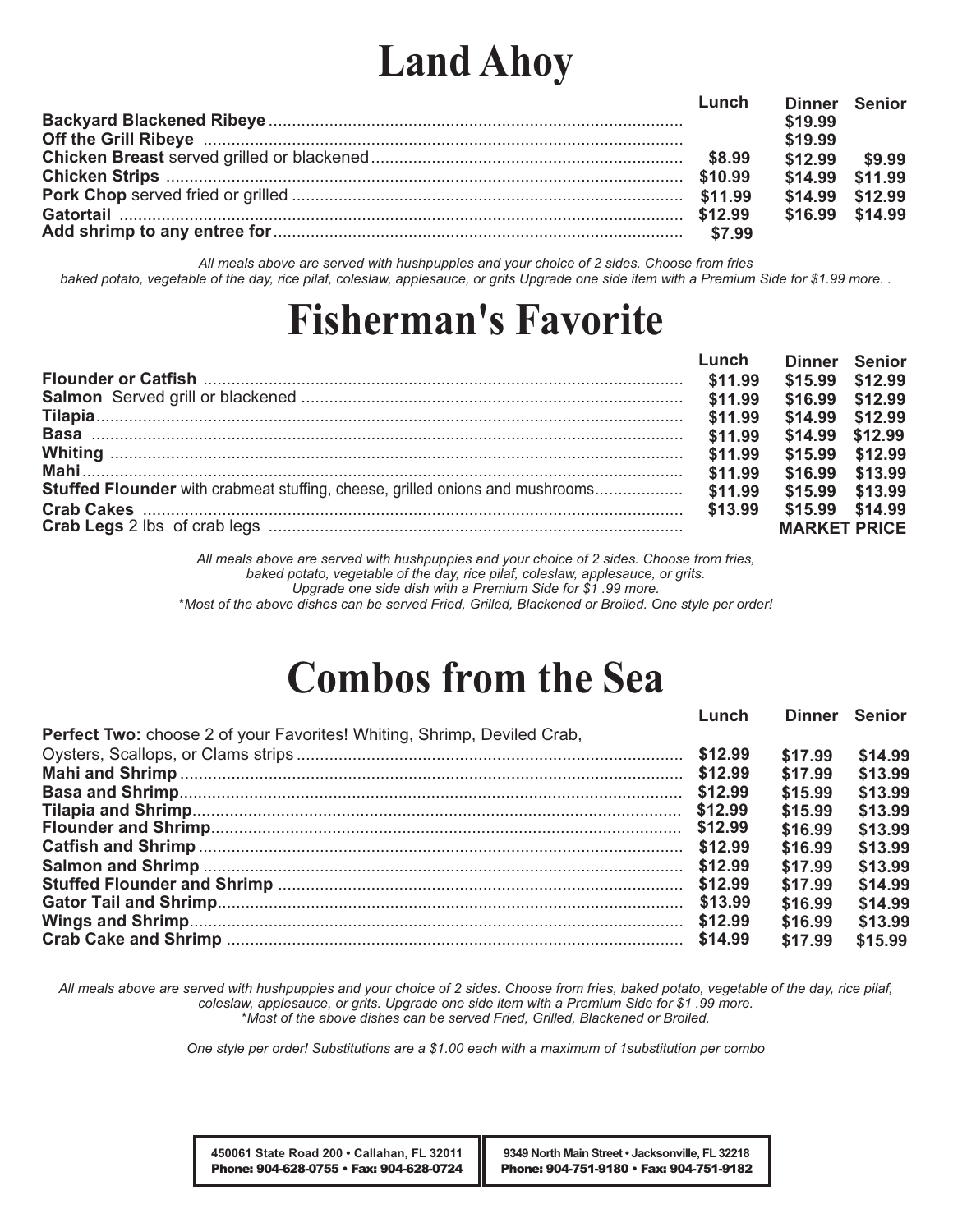# **Pasta**

| Lunch | Dinner Senior |         |
|-------|---------------|---------|
|       |               |         |
|       |               |         |
|       |               |         |
|       |               |         |
|       | \$14.99       |         |
|       |               | \$14.99 |

*All pasta dishes are served with one side item and a breadstick.*

| <b>Regular Sides</b>                                                                                                     | *Upgrade on a regular side item for a premium<br>side for just \$1.99 | <b>Premium Sides</b><br>Fried Squash<br>Salad<br>Loaded Baked Potato<br>Fried Okra                                                    |
|--------------------------------------------------------------------------------------------------------------------------|-----------------------------------------------------------------------|---------------------------------------------------------------------------------------------------------------------------------------|
| <b>Baked Potato</b><br>Grits<br>Rice Pilaf<br>French Fries<br>Veggie of the Day<br>Coleslaw<br>Applesauce<br>Green Beans | <b>Salads</b>                                                         | Sweet Potato Fries Fried Mushrooms<br>Fried Green Tomatoes Fried Pickles<br>Cheese Fries<br><b>Onion Rings</b><br><b>Corn Nuggets</b> |
|                                                                                                                          |                                                                       | \$11.99<br>\$11.99                                                                                                                    |

| <b>Create your own Fish Salad - Basa or Mahi served grilled or blackened </b>                                                                                        |
|----------------------------------------------------------------------------------------------------------------------------------------------------------------------|
|                                                                                                                                                                      |
| <b>Ultimate Salad</b> with Chicken and Shrimp then served fried, blackened, grilled or buffalo                                                                       |
|                                                                                                                                                                      |
|                                                                                                                                                                      |
| Salads are served with croutons and a breadstick. All salads with the exception of<br>Caesar Salads come with tomato, bell pepper, onion, cheese, and your choice of |

*dressing: Honey Mustard, Italian, Ranch, Oil and Vinegar, Blue Cheese, 1000* 

#### *Island, or Balsamic Vinagrette.*

## **Teasers**

| Veggie Sampler (Choice of 3) (Fried Green Tomatoes, Squash, Onion Rings, Mushrooms, Okra, Pickles) | \$13.99 |
|----------------------------------------------------------------------------------------------------|---------|
|                                                                                                    | \$10.99 |
|                                                                                                    | \$10.99 |
|                                                                                                    | \$7.99  |
|                                                                                                    | \$7.99  |
|                                                                                                    | \$11.99 |
|                                                                                                    | \$6.99  |
|                                                                                                    | \$12.99 |
|                                                                                                    | \$9.99  |
|                                                                                                    | \$14.99 |
|                                                                                                    | \$11.99 |
| Wings - Choose 1 way per order (Mild, BBQ, Parmesan, Blackened, Spicy Ranch, Sweet                 |         |
|                                                                                                    | \$6.99  |
|                                                                                                    | \$5.99  |
|                                                                                                    | \$4.99  |
|                                                                                                    | \$5.99  |
|                                                                                                    |         |
|                                                                                                    | \$8.99  |
|                                                                                                    | \$6.99  |
|                                                                                                    | \$7.99  |